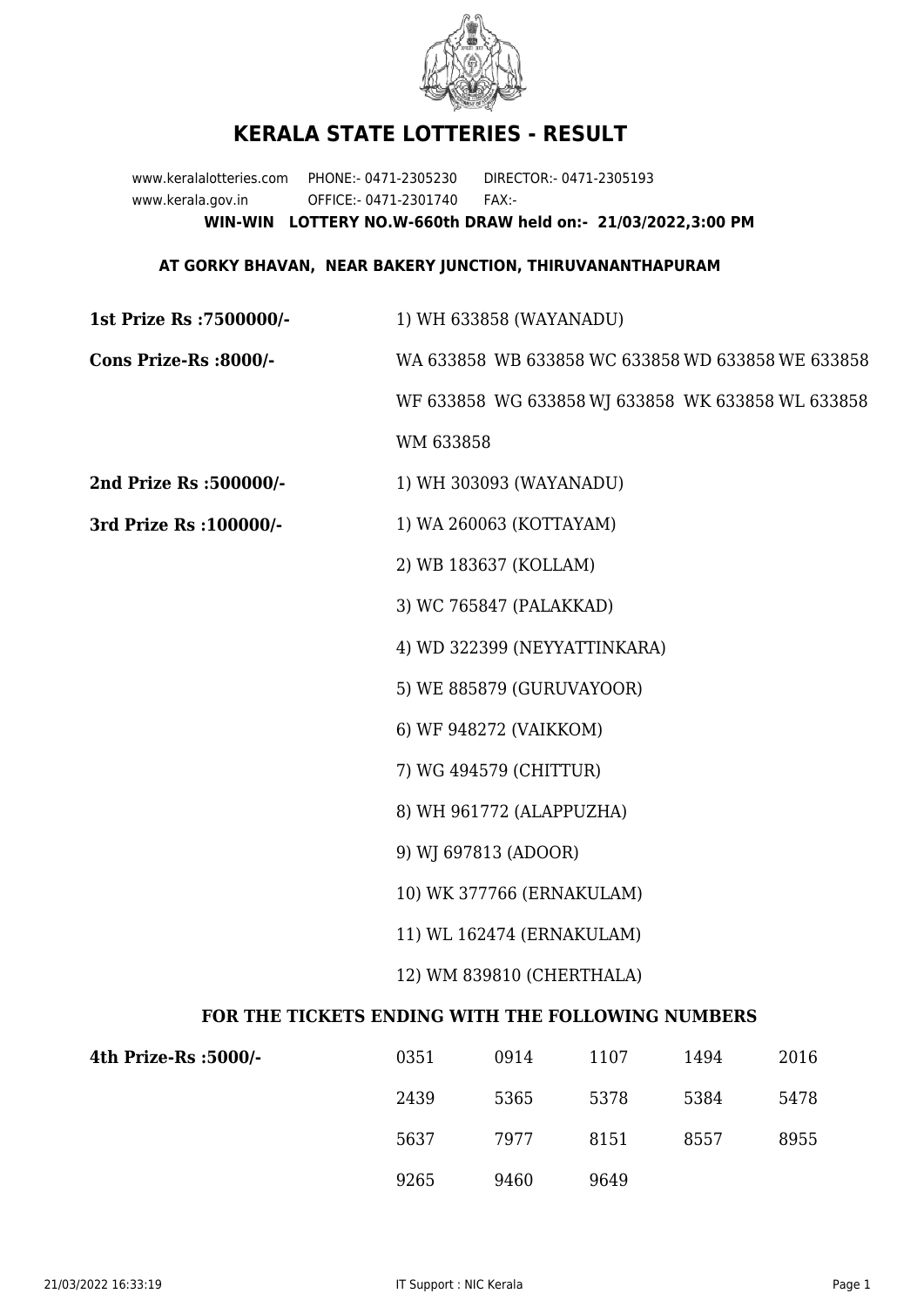| 5th Prize-Rs : 2000/- | 0035 | 1416 | 1580 | 1641 | 2453 |
|-----------------------|------|------|------|------|------|
|                       | 3088 | 5314 | 6059 | 7496 | 7853 |
| 6th Prize-Rs : 1000/- | 0837 | 1102 | 1104 | 1270 | 2807 |
|                       | 3224 | 3935 | 4248 | 4479 | 4510 |
|                       | 5302 | 6371 | 6744 | 8642 |      |
| 7th Prize-Rs :500/-   | 0017 | 0090 | 0394 | 0535 | 0561 |
|                       | 0607 | 0880 | 0954 | 1000 | 1030 |
|                       | 1034 | 1075 | 1111 | 1178 | 1337 |
|                       | 1356 | 1418 | 1525 | 1548 | 1777 |
|                       | 1839 | 2168 | 2175 | 2221 | 2235 |
|                       | 2250 | 2297 | 2366 | 2527 | 2541 |
|                       | 2545 | 2742 | 2787 | 2891 | 3019 |
|                       | 3189 | 3308 | 3493 | 3696 | 3998 |
|                       | 4320 | 4401 | 4430 | 4447 | 4556 |
|                       | 4565 | 4660 | 4690 | 4816 | 4920 |
|                       | 5015 | 5117 | 5262 | 5493 | 5609 |
|                       | 5918 | 6002 | 6011 | 6136 | 6195 |
|                       | 6509 | 6904 | 6990 | 7195 | 7222 |
|                       | 7251 | 7460 | 7729 | 7840 | 7901 |
|                       | 8105 | 8148 | 8296 | 8319 | 8543 |
|                       | 8580 | 8657 | 8687 | 8737 | 8811 |
|                       | 9200 | 9647 |      |      |      |
| 8th Prize-Rs : 100/-  | 0256 | 0290 | 0304 | 0418 | 0423 |
|                       | 0746 | 0774 | 0805 | 0904 | 1024 |
|                       | 1045 | 1183 | 1291 | 1350 | 1423 |
|                       | 1471 | 1530 | 1652 | 1659 | 1676 |
|                       | 1695 | 1742 | 1758 | 1975 | 1985 |
|                       | 2098 | 2103 | 2130 | 2172 | 2349 |
|                       | 2440 | 2476 | 2481 | 2499 | 2539 |